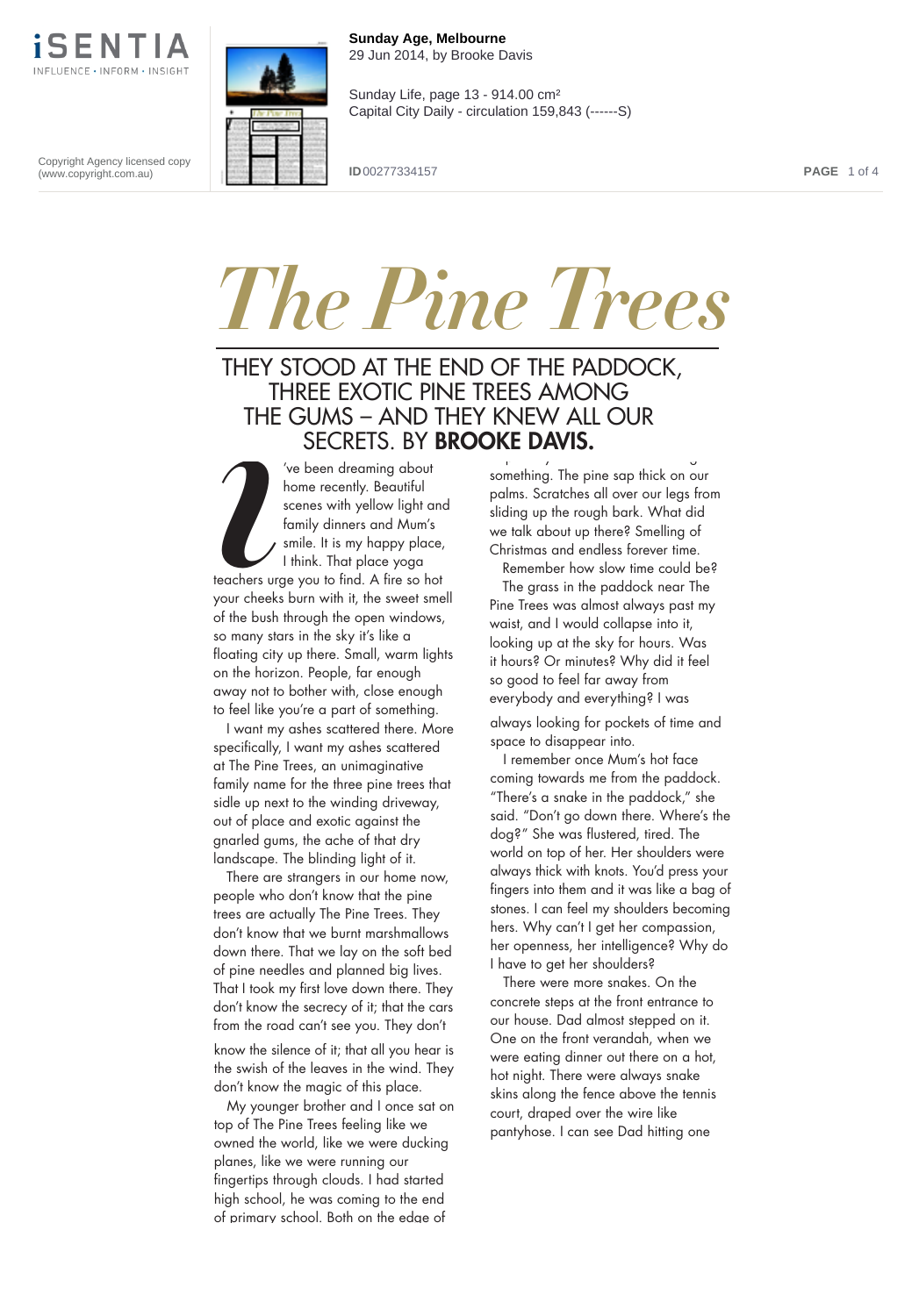

Copyright Agency licensed copy (www.copyright.com.au)



**Sunday Age, Melbourne** 29 Jun 2014, by Brooke Davis

Sunday Life, page 13 - 914.00 cm² Capital City Daily - circulation 159,843 (------S)

**ID** 00277334157 **PAGE** 2 of 4

with a shovel. He must have been terrified, but he was the only one in the near vicinity who could do it.

We had a plague of crickets in the house one summer. They flew about attaching themselves to curtains, hiding behind cupboards and couches, launching co-ordinated attacks in the middle of the tennis and re-runs of Fast Forward. The soft thud of them on my temple was the most disgusting feeling I knew. We armed ourselves with shoes on our hands and squished them all over the floor. The sea of cricket carcasses in the clear light of the morning was like war.

There were bees too, bees that found their way into the space between the outside and inside of the house, and they had to die as well, like the snakes, like the crickets, like everything does. Not everything dies because they're in the way, but a lot of things died like this when I was a kid.

When Mum died in an accident, we didn't erase her voice from the answering machine. For five years it was there. It was defiance, love, grief, comfort, laziness. It was mostly laziness. But it sure was nice to hear her careful, quiet voice on that thing.

When you die "prematurely" –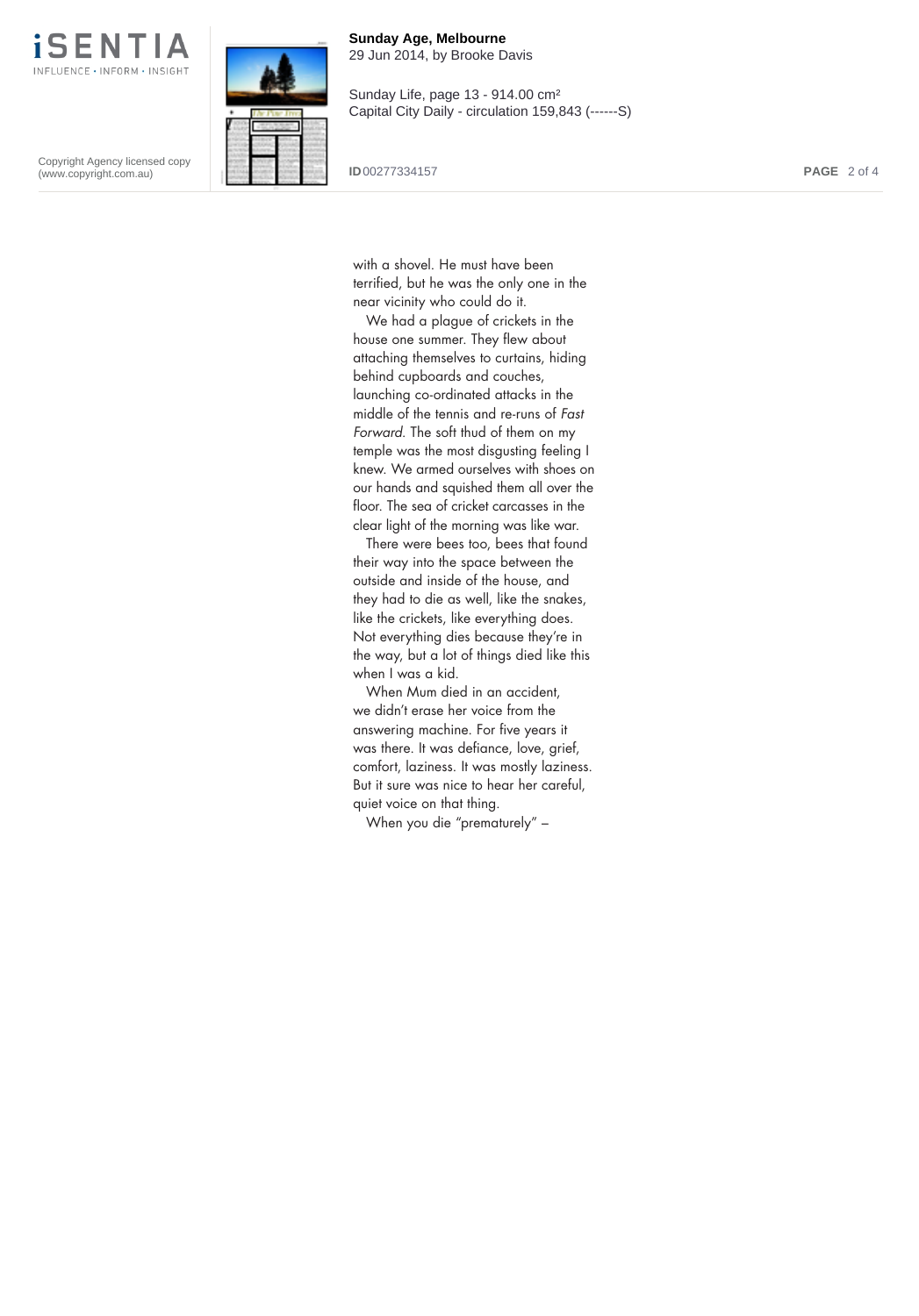

**Sunday Age, Melbourne** 29 Jun 2014, by Brooke Davis Sunday Life, page 13 - 914.00 cm² Capital City Daily - circulation 159,843 (------S)

Copyright Agency licensed copy (www.copyright.com.au)

**ID** 00277334157 **PAGE** 3 of 4



whatever that means – people can give you a status akin to sainthood. Mum was generous and warm and kind, but she was also funny and weird. Not everyone knows this about her. She went to the toilet with the door open, she wore her gardening clothes to pick up fish and chips from town, she could never plait my hair as neat as the other girls' mums could. She burnt my school socks in the microwave once because they weren't dry and I was running late for the bus. And there were forgotten things in the back room that hinted at a life she had Before Us; a mysterious guitar, some philosophy books, a book on homosexuality. It didn't occur to me until I was well into my 20s that my parents existed before I did.

There was a time in my teens when I flirted with the idea of being a massage therapist, and I asked Mum to lie down on my bed. She closed her eyes and I massaged her all over. I kneeled at her feet and pressed into them.

We talked in quiet tones. What did we talk about? What does a 14-year-old say to her mum, as she massages her feet? Why isn't there somebody recording these things? In this world of oversurveillance, why didn't anyone record the conversations I had with my mum?

Not long before she died, I shared a bed with her for a few months. It was a strange thing to do as a 27-year-old, but I was saving money for an overseas adventure, and my older brother had taken the spare room. After Mum and Dad split up, Mum sold our family home in the bush, and moved into a brand new house in the suburbs. She was surrounded by Bunnings and high fences and the sound of lawnmowers.

After a night out, I'd sneak into the house and feel my way down the hallway, running my hands along the new walls. I'd undress in the silence, and slip under the covers. Sometimes, as a joke, I'd slide my arms around her and nestle into her back. She'd explode into laughter and fling off my arm.

One night we talked and laughed and talked in the darkness. I think we were picking apart my latest boy troubles. My brother kept yelling down the hallway from his room, trying to join in. We were all giggling. I remember the warmth of her body next to mine. I sometimes imagine myself back to that moment.

**s** A few months later, the police came